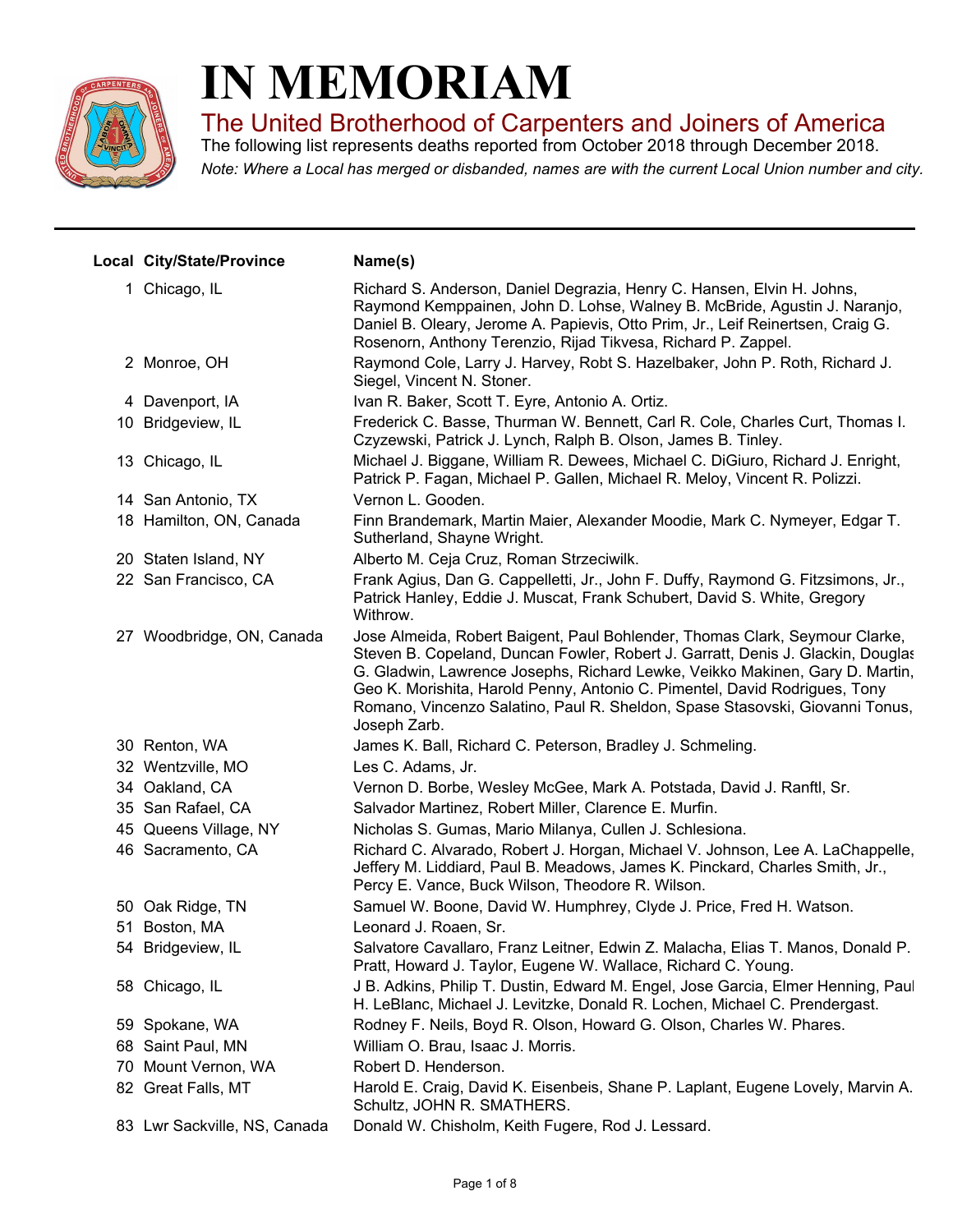| Local City/State/Province | Name(s)                                                                                                                                                                                                                                                                                                                                                                                                                                                                                                                                                                                                                                                                                           |
|---------------------------|---------------------------------------------------------------------------------------------------------------------------------------------------------------------------------------------------------------------------------------------------------------------------------------------------------------------------------------------------------------------------------------------------------------------------------------------------------------------------------------------------------------------------------------------------------------------------------------------------------------------------------------------------------------------------------------------------|
| 92 St Louis, MO           | Melvin Brockmeier, Donald M. Buckner, Clarence L. Busch, Richard P. Fischer,<br>Albert R. Geisler, Francis Goedde, Gary G. Hacker, David J. Iden, Joseph M.<br>Johnson, Geo A. Karleskint, Hollis D. Kennedy, John J. Martin, Henry F. Muelker,<br>Raymond Mushill, Guy H. Rice, Lowell D. Sherwin, Lewis R. Shivley, David N.<br>Summers, Olen E. Thomas.                                                                                                                                                                                                                                                                                                                                        |
| 93 Ottawa, ON, Canada     | Kevin Mousseau.                                                                                                                                                                                                                                                                                                                                                                                                                                                                                                                                                                                                                                                                                   |
| 96 Kennewick, WA          | Gerald E. Plunkett.                                                                                                                                                                                                                                                                                                                                                                                                                                                                                                                                                                                                                                                                               |
| 97 St Louis, MO           | M W. McLaughlin, John G. Muehlenbeck, Forrest G. Rende, Carl W. Schneider,<br>William A. Webb, Jr., Mark W. Wilson.                                                                                                                                                                                                                                                                                                                                                                                                                                                                                                                                                                               |
| 100 Lansing, MI           | Thomas F. Olson, Dwight E. Smith.                                                                                                                                                                                                                                                                                                                                                                                                                                                                                                                                                                                                                                                                 |
| 102 Livermore, CA         | Henry F. Catania, Ronald F. Hatch, Richard Manrique, Carl I. Vrsalovich.                                                                                                                                                                                                                                                                                                                                                                                                                                                                                                                                                                                                                          |
| 106 Altoona, IA           | Norman L. Couchman, Andrew J. Popson.                                                                                                                                                                                                                                                                                                                                                                                                                                                                                                                                                                                                                                                             |
| 129 Lacey, WA             | Kenneth T. Elmore, Earl W. McKasson.                                                                                                                                                                                                                                                                                                                                                                                                                                                                                                                                                                                                                                                              |
| 133 Terre Haute, IN       | Simon F. Maher, Paul C. Newhouse.                                                                                                                                                                                                                                                                                                                                                                                                                                                                                                                                                                                                                                                                 |
| 136 Monroe, OH            | M E. Brokschmidt, Willie G. Durall, John W. Easton, Charles T. Gray, Chris S.<br>Hutchinson, Milford D. Ward.                                                                                                                                                                                                                                                                                                                                                                                                                                                                                                                                                                                     |
| 146 Oregon City, OR       | Steven G. Entenmann.                                                                                                                                                                                                                                                                                                                                                                                                                                                                                                                                                                                                                                                                              |
| 152 Martinez, CA          | Ronald L. Anderson, William F. Cobb, Dewey C. Conn, Odus G. Howard,<br>Lawrence G. Oates, Ralph S. Reyes, Trever S. Seabourne, Gordon L. Smith,<br>Chris J. Sullivan.                                                                                                                                                                                                                                                                                                                                                                                                                                                                                                                             |
| 157 New York, NY          | Giuseppe Ammirati, Macdonald Barnett, Jr., Perceval C. Boyd, Roy Buxton, John<br>Charleton, Anthony A. Clarke, William J. Cronin, Alfonso Cruanes, George H.<br>Daniel, Bernt Doble, Sydney J. Fahie, Raymond T. Fitzpatrick, Thomas A. Gallen,<br>Giuseppe Ganci, Fitzroy George, John P. Gilmartin, James Gleeson, Declan<br>Harley, Michael King, Aidan J. Kingston, Zygmunt Kruk, Paul J. Landolfi, Edward<br>J. Lynaugh, Stephen Mastin, Robert Mattox, John McGinnis, John Minunno, John<br>Moloney, Francis J. Mullen, Frank V. Prizzi, Michael A. Quinn, Casey Rappold,<br>James Reilly, Patrick J. Reilly, Joseph R. Santiago, Patrick J. Stack, George S.<br>Talamas, Stanley R. Weber. |
| 158 Philadelphia, PA      | Charles H. Baker, John L. Bobo, Paul Gee, George J. Lemerise, Walter J. Long,<br>Berger C. Naig, William N. Pogson, William M. Puzas, A P. Rabutino, Frank<br>Rizzo, James A. Sherlock.                                                                                                                                                                                                                                                                                                                                                                                                                                                                                                           |
| 161 Kenosha, WI           | Richard Bayer, Stanley W. Ruzicki.                                                                                                                                                                                                                                                                                                                                                                                                                                                                                                                                                                                                                                                                |
| 167 Allentown, PA         | Mark A. Huber.                                                                                                                                                                                                                                                                                                                                                                                                                                                                                                                                                                                                                                                                                    |
| 171 Youngstown, OH        | O E. Armstrong, Jr., Edward Bernard, Thomas D. Fox, Richard Pesa, Harold<br>Walker.                                                                                                                                                                                                                                                                                                                                                                                                                                                                                                                                                                                                               |
| 174 Joliet, IL            | James R. Allen, Joseph O. Eigenheer, Robert H. Johnson, Jeff P. Kroening,<br>William T. McFarland.                                                                                                                                                                                                                                                                                                                                                                                                                                                                                                                                                                                                |
| 175 Louisville, KY        | Steve R. Parsley.                                                                                                                                                                                                                                                                                                                                                                                                                                                                                                                                                                                                                                                                                 |
| 180 Vallejo, CA           | James H. Glass.                                                                                                                                                                                                                                                                                                                                                                                                                                                                                                                                                                                                                                                                                   |
| 186 Steubenville, OH      | Tim G. Rader.                                                                                                                                                                                                                                                                                                                                                                                                                                                                                                                                                                                                                                                                                     |
| 197 Upper Marlboro, MD    | Roger L. Kesecker, Daniel R. Kuczinski, Raymond W. Porter.                                                                                                                                                                                                                                                                                                                                                                                                                                                                                                                                                                                                                                        |
| 200 Columbus, OH          | Dennis T. Adkins, Jeffrey A. Boals, James A. Corns, Charles A. Feucht, Dale E.<br>Schwartz, Jr., Richard N. Seely, Robert L. Starr, Paul H. Vlack.                                                                                                                                                                                                                                                                                                                                                                                                                                                                                                                                                |
| 201 Wichita, KS           | Paul F. Shinn.                                                                                                                                                                                                                                                                                                                                                                                                                                                                                                                                                                                                                                                                                    |
| 202 Grayling, MI          | Owen E. Keegan.                                                                                                                                                                                                                                                                                                                                                                                                                                                                                                                                                                                                                                                                                   |
| 205 Ashland, VA           | Jessie L. Critcher, John P. Tynes.                                                                                                                                                                                                                                                                                                                                                                                                                                                                                                                                                                                                                                                                |
| 213 Los Angeles, CA       | Santos L. Barrera, Joseph C. Chapman, Richard A. Cheek, Robert Garcia, Felton<br>J. Johnson, Tyrus L. Lindsey, Tony S. Mejia, Ellis Scott.                                                                                                                                                                                                                                                                                                                                                                                                                                                                                                                                                        |
| 217 Foster City, CA       | Anthony W. Cecchin, Gilbert Fontana, Gaylord G. Heller, George R. Jordan,<br>Harold Maffei.                                                                                                                                                                                                                                                                                                                                                                                                                                                                                                                                                                                                       |
| 219 Wilmington, DE        | Jackson R. Fairfull, Dennis H. Lapping, Francis X. Smith, Ronald D. Zane.                                                                                                                                                                                                                                                                                                                                                                                                                                                                                                                                                                                                                         |
| 223 Nashville, TN         | Bobby G. Evitts, Jayson Moyer, Joe Rohling, Jason Sloan.                                                                                                                                                                                                                                                                                                                                                                                                                                                                                                                                                                                                                                          |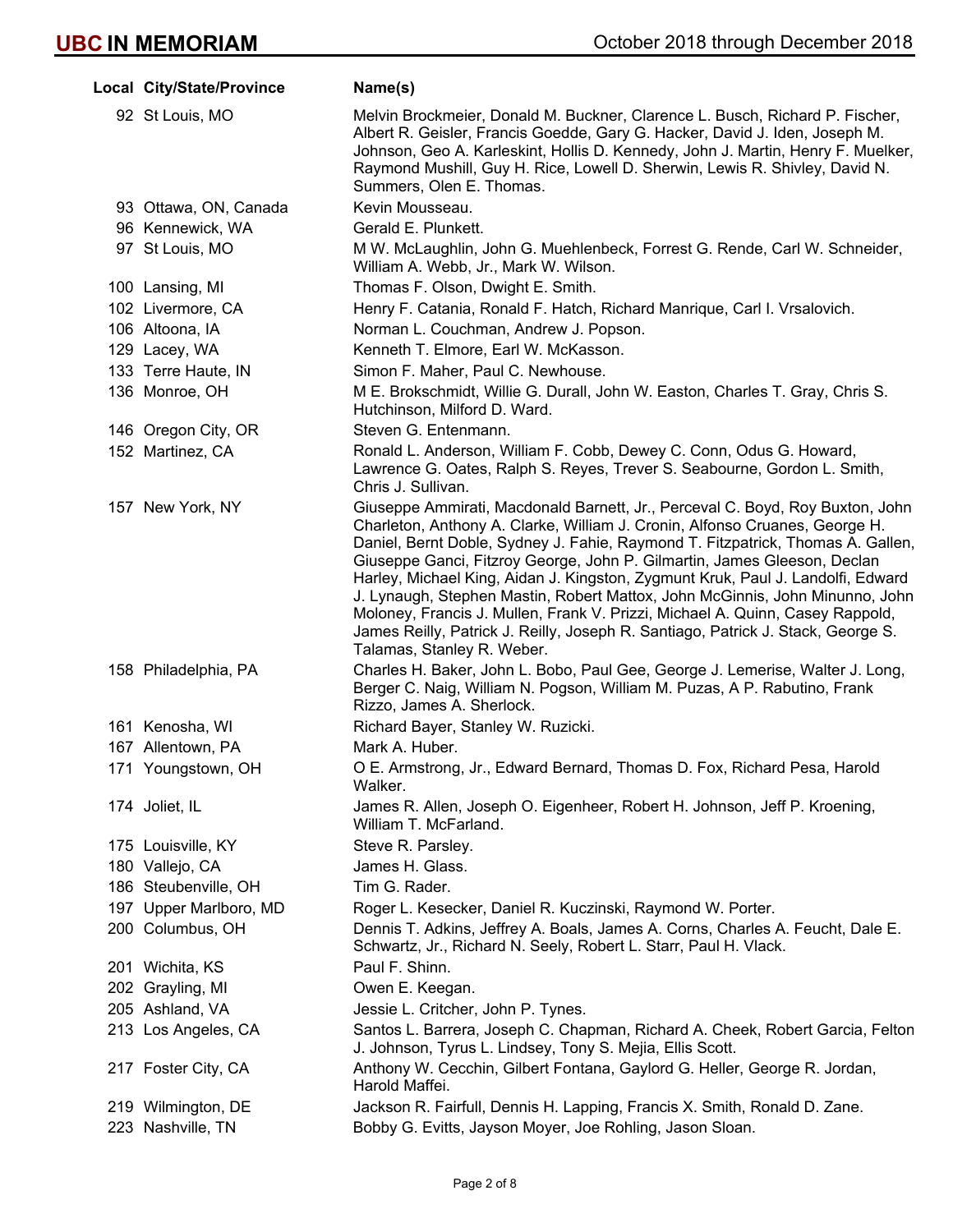| Local City/State/Province | Name(s)                                                                                                                                                                                                                                                                                |
|---------------------------|----------------------------------------------------------------------------------------------------------------------------------------------------------------------------------------------------------------------------------------------------------------------------------------|
| 224 Newburgh, IN          | Devan A. Baize, Stephen M. Howard, William R. Nix.                                                                                                                                                                                                                                     |
| 232 Fort Wayne, IN        | Jerry G. Baker.                                                                                                                                                                                                                                                                        |
| 237 East Peoria, IL       | Kenneth G. Ball, Raymond Beck, Jr., Clarence T. Koch, Lawrence L. Noe.                                                                                                                                                                                                                 |
| 243 Champaign, IL         | Fridel H. Gerbsch, Bernard D. Taylor.                                                                                                                                                                                                                                                  |
| 249 Kingston, ON, Canada  | Bruce Free.                                                                                                                                                                                                                                                                            |
| 250 Lakemoor, IL          | Raul Avina, Harold Brough, Richard E. Dana, Robert B. Delaney, Martin<br>Dzierzbicki, Marion Fiore, Michael J. Fisher, Randall L. Funk, Sr., Charles F.<br>Jacobs, James D. McGillivray, Chris J. Merz, William Miller, Todd R. Pihl, Robert<br>G. Rumps, Jr., Wm F. Volkmar.          |
| 251 Edison, NJ            | Lawrence B. Frockowiak, Andrew C. Paul, Mark J. Seyler.                                                                                                                                                                                                                                |
| 252 Philadelphia, PA      | John S. Calabrese, Jr., Edwil J. Dailey, Ignazio Floro, Raymond J. McCauley, Jr.,<br>Diosnedi R. Ortiz, Joseph K. Shastri.                                                                                                                                                             |
| 253 Hackensack, NJ        | Christine A. Braja, Manuel DeFigueiredo, George V. Giordanetti, Sabato<br>Graziano, Dominic G. Guadagno, William F. Horn, Clifford E. Ireland, Jr., John G.<br>Kish, David Malavenda, William J. Malloy, Jr., James A. Marino, Robert J. See,<br>Mark Winschuh, Stephen K. Ziemlinski. |
| 254 Edison, NJ            | Louis P. Auerbach, Mark J. Gorski, Carroll F. Lyons, Dan P. Michal, Richard<br>Winzenried.                                                                                                                                                                                             |
| 255 Hammonton, NJ         | Stephen G. Atkins, James L. Boyd, John T. Carden, George L. Gerber, James M.<br>Grose, David G. Helmuth, Sr., John T. Lutz, Ben Pieper, Richard Playford, Frank<br>J. Smith.                                                                                                           |
| 264 Pewaukee, WI          | Ronald E. Burkwald, Joseph P. Gagliano, Max Hoefler, Raymond Schonack.                                                                                                                                                                                                                 |
| 270 Springfield, IL       | Donald D. Aubert, Larry G. Bosaw, Delbert L. Brown, D. A. Bursott, A E. Butcher,<br>Jr., Robert Criswell, Clement H. Maquet, William M. Norris, Lyndell E. Sexton.                                                                                                                     |
| 271 Eugene, OR            | Dale A. Alberts, Seely E. Riedel.                                                                                                                                                                                                                                                      |
| 272 Chicago Heights, IL   | Robert M. Davis, Juan D. Gutierrez, Patrick T. Kerrigan, Denis G. Kirn, John J.<br>Ryan, David W. Schaver.                                                                                                                                                                             |
| 276 Cheektowaga, NY       | James E. Brock, Raymond Emer, Harry Kochocki, William F. Kremer, Joseph J.<br>Richthammer.                                                                                                                                                                                             |
| 277 Binghamton, NY        | Brian S. Bedient, Brandon G. Donaldson, Harris R. Furman, Warren R. Inman,<br>Richard E. Mason, Jr., William E. Oakes, Dayton Richardson, John F. Schrader,<br>Welford E. Stanton.                                                                                                     |
| 279 Hopewell Junction, NY | Charles D. Crump, John S. Fallon, Richard M. Hoag, Lewis F. Meckle, Fred<br>Notargiacomo, John H. Ryan, Robert Santospirito, Ken J. Solimando, Charles W.<br>Stottlar.                                                                                                                 |
| 283 Augusta, GA           | James A. Claxton, Ronald E. Cosnahan, Brandon M. Kirkland.                                                                                                                                                                                                                             |
| 285 Akron, OH             | Ronald G. Boggs, Carl T. Few, Gabriel M. McKeever, Lloyd Steinbach, Jr., Harry<br>B. Wagner.                                                                                                                                                                                           |
| 290 Hauppauge, NY         | Joseph H. Baker, Daniel H. Blumenauer, Edward E. Burkel, R K. Christensen,<br>Carmen A. Douso, Jos E. Keeler, Louis Klemm, Peter J. Marchese, Robert C.<br>McDowell, Chas B. Regensburg, Sr., John W. Simpson, Clifford Soderman,<br>Kenneth W. Spegele.                               |
| 291 Albany, NY            | Harold W. Lapham, Jr.                                                                                                                                                                                                                                                                  |
| 301 Indianapolis, IN      | Dewey W. Workman.                                                                                                                                                                                                                                                                      |
| 308 Cedar Rapids, IA      | Stanley B. Cooper.                                                                                                                                                                                                                                                                     |
| 310 Rothschild, WI        | Jeremy J. Fischer, Bernard Kelly.                                                                                                                                                                                                                                                      |
| 314 Madison, WI           | Melvin J. Ballweg.                                                                                                                                                                                                                                                                     |
| 315 Kansas City, MO       | Randall A. Crank, Dennis E. Mooney, James W. Smith, Ronald G. Turpin.                                                                                                                                                                                                                  |
| 322 Saint Paul, MN        | Carroll M. Anderson, Rene R. Conant, Robert D. Dyrdahl, Fred J. Eller, Jr.,<br>Joseph M. Greschner, Maria C. Ramirez Mendoza, Michael J. Sheehy, Neil D.<br>Skildum, Clarence J. Spartz, Milo B. Stiffarm.                                                                             |
| 326 Yalesville, CT        | Samuel J. Bass, Gaetan J. Beaulieu, Edward Borak, Julian Checca, James<br>Cronin, Robert Dootson, Frank Fanelli, Robert G. Gleason, Edward Gutkowski,<br>Sr., Robert J. King, John R. Lawson, Robert Maxwell, Ernest E. Nagy, Ralph F.                                                 |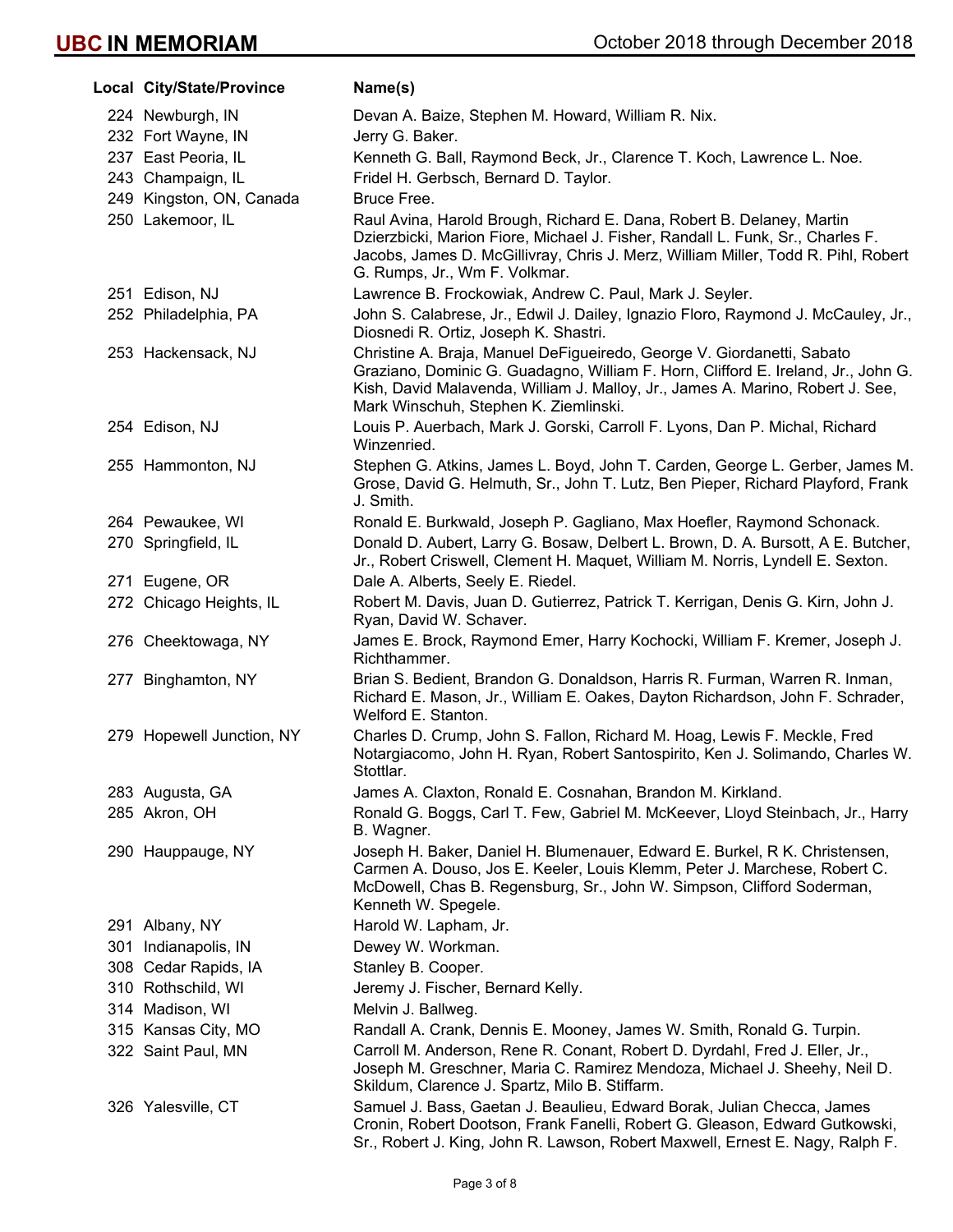| Local City/State/Province | Name(s)                                                                                                                                                                                                                                                                                 |
|---------------------------|-----------------------------------------------------------------------------------------------------------------------------------------------------------------------------------------------------------------------------------------------------------------------------------------|
|                           | Petrosino, Donald A. Santarsiero, Fred J. Schurk, John A. Simmons.                                                                                                                                                                                                                      |
| 327 Dorchester, MA        | Thos Bandalevitch, Alfred J. Carnes, John L. Cote, George A. Lemay, Earle C.<br>Livingstone, Jr., Scott S. Mozuch, Matthew J. O'Connor, Michael J. Twomey,<br>Michael S. Walsh, Jonathan B. Walton, David W. Wood, James S. Wooten.                                                     |
| 328 Cambridge, MA         | Charles H. Baldwin, Jr., Robert J. Cuggino, Edward S. Dewitt, Charles E. Dyke,<br>Ray Fielding, Ernest L. Harris, Donald E. Kirby, William G. Lynch, N C.<br>McCulloch, Thomas C. Menyo, Thomas R. Piracini, George R. Summers,<br>Armando J. Vetrano, Paul J. Vignoli, David C. White. |
| 330 Warwick, RI           | Wendell M. Anderson, William Barboza, Lucien G. Charest, Ronald D.<br>Desmarais, George Metcalfe, John L. Moniz, William J. Schmidt, Michael Villella,<br>Frederick J. Vogelaar.                                                                                                        |
| 336 Worcester, MA         | Ferminio E. Benetti, Paul J. Bulmer, Herbert R. Conrad, Robert J. Lavoie, Sr.,<br>Philip E. Perrault.                                                                                                                                                                                   |
| 339 Wilmington, MA        | David A. Barker, Franz Demyt, Jr., Laurence M. Frazier, Norman P. Haskell,<br>Elizabeth Lane, Paul A. Martineau, Anthony J. Pasquale, Glenn Vienneau, Stever<br>J. Yeomans.                                                                                                             |
| 343 Winnipeg, MB, Canada  | Luke Lavoie, Steve Shmelinski.                                                                                                                                                                                                                                                          |
| 344 Pewaukee, WI          | Wm F. Hayne, Ted P. Hendzel, Milton Latva, Donald M. Lovrine, Richard P.<br>Okray, Alvin L. Rohde, Joseph J. Senak.                                                                                                                                                                     |
| 345 Cordova, TN           | Lawrence G. Russum.                                                                                                                                                                                                                                                                     |
| 349 Portland, ME          | Michael E. Bizier, Raymond H. Carey.                                                                                                                                                                                                                                                    |
| 351 Rossford, OH          | Larry R. Bibler, Wayne Chaney, Richard W. Davis, Todd E. Hartenfeld, Edward L.<br>Looman, Daniel T. McNalley, Russell J. Osborn.                                                                                                                                                        |
| 352 Manchester, NH        | Roland H. Gosselin.                                                                                                                                                                                                                                                                     |
| 356 Marietta, OH          | Donald H. Dunn, Sr., Richard O. Knapp, Francis D. Mellin.                                                                                                                                                                                                                               |
| 357 Paducah, KY           | Jerry C. Wynn.                                                                                                                                                                                                                                                                          |
| 364 Indianapolis, IN      | Rupert G. Barnett.                                                                                                                                                                                                                                                                      |
| 372 Lima, OH              | Zachary N. Woolum.                                                                                                                                                                                                                                                                      |
| 373 Cleveland, OH         | Allan B. Baker, Richard Bentz, Ralph E. Davis, Stanley J. Kot, Steven H. Leffew,<br>James E. Sexton, David H. Smith, Kenneth A. Wolfrom.                                                                                                                                                |
| 397 Port Hope, ON, Canada | Douglas A. Carman.                                                                                                                                                                                                                                                                      |
| 405 San Jose, CA          | James A. Barton, Lawrence E. Bee, Jacob H. Brandt, Gary L. Carothers, Ruben<br>E. Cuenca, Fred R. Dixon, Victor W. Gibson, George W. Hancock, Tracy A.<br>Mattert, Leonhard Ott, Donald J. Parks, Tony C. Rodriguez, Harold C. Wilson.                                                  |
| 413 South Bend, IN        | Harold J. Althouse, Richard W. Truex, Jr.                                                                                                                                                                                                                                               |
| 420 Sheakleyville, PA     | William A. Jones, Dominick Scopellite.                                                                                                                                                                                                                                                  |
| 423 Duncansville, PA      | Paul T. Brower, Joseph J. Hayes, Maron D. Leamer, Richard C. Lehman, Joseph<br>Martinec, Dewayne H. Rohrback.                                                                                                                                                                           |
| 427 Papillion, NE         | Kenneth D. Johnson, Geo F. Maschmeier, Steven E. Mulcahy.                                                                                                                                                                                                                               |
| 429 Arlington, TX         | Robert L. Barker, Robert E. Gatten, Jr.                                                                                                                                                                                                                                                 |
| 431 Lebanon, PA           | Stephen D. Barry, George N. Friedline, Leonard W. Hill, Charles G. McClure,<br>John W. Miller, Donald L. Simonetti.                                                                                                                                                                     |
| 432 Pittsburgh, PA        | Angelo C. Bevilacqua, Robert J. Conklin, Curtis J. Ferri, Ronald L. Garlick, Alfred<br>Gusew, Kenneth K. Kushik, Irwin J. Lechner, Edward D. Lynch, Ronald P. Miller,<br>Donald W. Nelson, Bernard Radakovich, Curtis L. Reed, Ivan M. Trimpey, Earl V.<br>Winzenreid, John K. Yee.     |
| 435 Cleveland, OH         | Dennis A. Birch, Albert E. Doerge, Isamu D. Haibara, Ronald E. Keim, Thomas D.<br>Przepiora, Hubert R. Stivason.                                                                                                                                                                        |
| 436 Bridgeport, WV        | Franklin F. Dailey, Stephen S. Harlow, Richard D. Parker, Bernard E. Wince.                                                                                                                                                                                                             |
| 437 Portsmouth, OH        | Paul L. Knox, James F. Logan.                                                                                                                                                                                                                                                           |
| 441 Pittsburgh, PA        | Frank Dydek, Jr., Harold C. Huffman, Donald H. Kreger, Kenneth Myhre, Michael<br>A. Palo, Barry R. Ranker, Ronnie P. Sines, Jos W. Ulrich, William A. Watson.                                                                                                                           |
| 443 Pittsburgh, PA        | David R. Farrar, Jonathan L. Tallhamer.                                                                                                                                                                                                                                                 |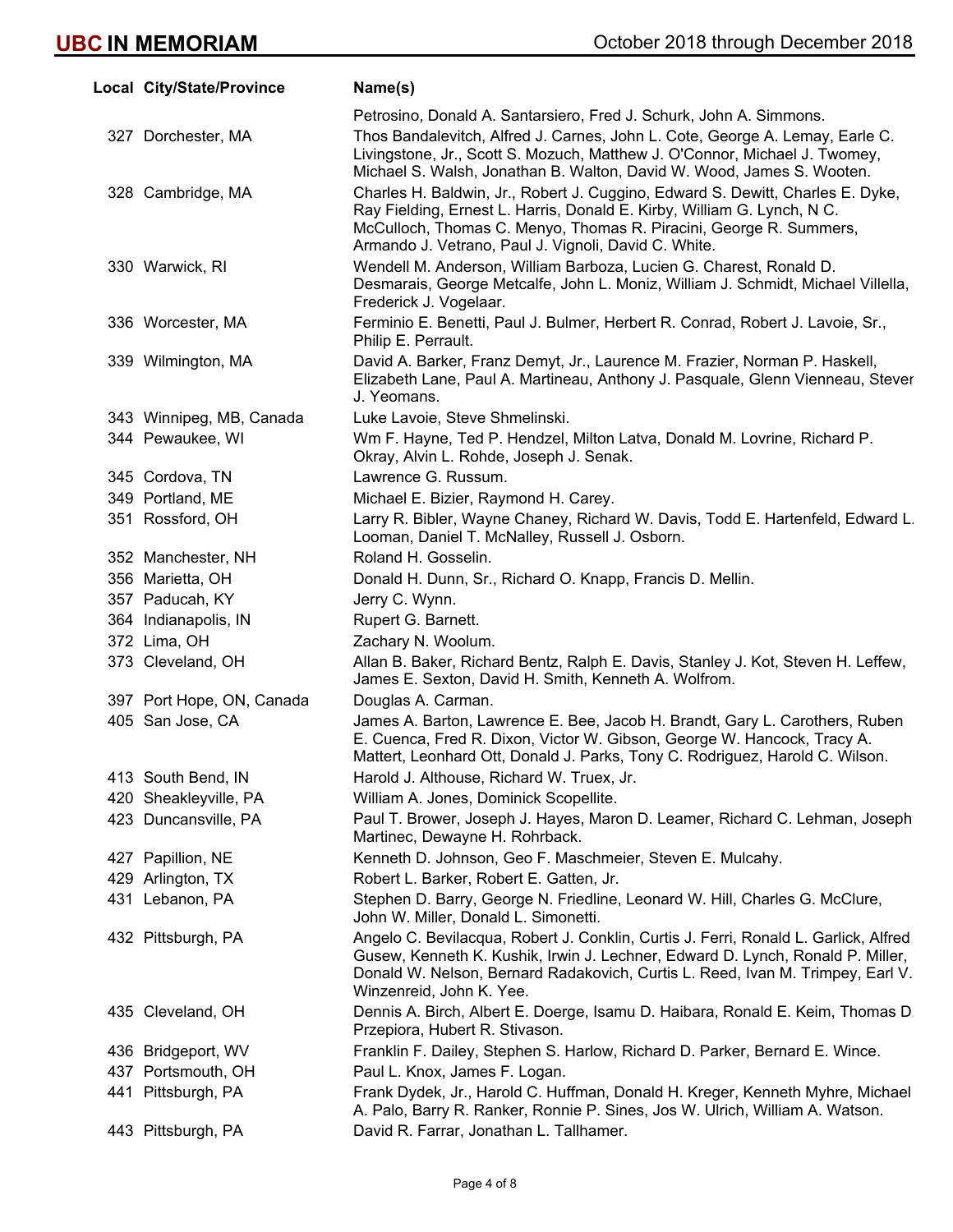| Local City/State/Province  | Name(s)                                                                                                                                                                                                                                                                                                                                                                                                                                                                                                 |
|----------------------------|---------------------------------------------------------------------------------------------------------------------------------------------------------------------------------------------------------------------------------------------------------------------------------------------------------------------------------------------------------------------------------------------------------------------------------------------------------------------------------------------------------|
| 445 Scranton, PA           | Chris J. Moran.                                                                                                                                                                                                                                                                                                                                                                                                                                                                                         |
| 472 Grayson, KY            | Bobby S. Lewis, Barry G. Moore, Jr.                                                                                                                                                                                                                                                                                                                                                                                                                                                                     |
| 491 Baltimore, MD          | John J. Davenport, Sr., Joseph F. Flinn, Annette E. Hewitt.                                                                                                                                                                                                                                                                                                                                                                                                                                             |
| 494 Tecumseh, ON, Canada   | Andre Pelchat.                                                                                                                                                                                                                                                                                                                                                                                                                                                                                          |
| 505 Aptos, CA              | William R. Stroud.                                                                                                                                                                                                                                                                                                                                                                                                                                                                                      |
| 525 Kalamazoo, MI          | Martin H. Johnson, Charles E. Satkey, Kenneth R. Teske.                                                                                                                                                                                                                                                                                                                                                                                                                                                 |
| 551 Pasadena, TX           | Paul Y. Garza, Jr., Jimmie Gross, Alvin Lux, Jr., Warren E. Pierce, Lloyd J.<br>Randle.                                                                                                                                                                                                                                                                                                                                                                                                                 |
| 555 Denver, CO             | Ralph O. Frang, Kenneth E. Suttle.                                                                                                                                                                                                                                                                                                                                                                                                                                                                      |
| 579 Paradise, NL, Canada   | Arch Rideout.                                                                                                                                                                                                                                                                                                                                                                                                                                                                                           |
| 605 Marina, CA             | Eleodoro G. Souza, James L. Wood.                                                                                                                                                                                                                                                                                                                                                                                                                                                                       |
| 615 Kokomo, IN             | Robert E. Martin.                                                                                                                                                                                                                                                                                                                                                                                                                                                                                       |
| 619 San Diego, CA          | Terry L. Bier, Thomas Bills, Eugene L. Fitzgerald, Richard N. Gray, Richard D.<br>Hainlin.                                                                                                                                                                                                                                                                                                                                                                                                              |
| 635 Meridian, ID           | William B. Crumrine.                                                                                                                                                                                                                                                                                                                                                                                                                                                                                    |
| 636 Mt Vernon, IL          | Nathaniel A. Anderson.                                                                                                                                                                                                                                                                                                                                                                                                                                                                                  |
| 638 Marion, IL             | Gary D. Fuller, Robert L. Galloway, James W. Johnson, Sr., Charles Oliver, Jr.                                                                                                                                                                                                                                                                                                                                                                                                                          |
| 640 Metropolis, IL         | Harry Nickias.                                                                                                                                                                                                                                                                                                                                                                                                                                                                                          |
| 661 Sylmar, CA             | Wilford Bolin, Ruben Flores, Andre Richard, Benjamin L. Self, John L. Todman,<br>Charles R. Whipkey.                                                                                                                                                                                                                                                                                                                                                                                                    |
| 662 Freeburg, IL           | Roger G. Baum, Randy J. Helmers, Merril M. Loyet, Ronald T. Raeber, Michael<br>F. Schmersahl, Frank H. Schroeder, Leo H. Wagner.                                                                                                                                                                                                                                                                                                                                                                        |
| 664 Wood River, IL         | Paul Arnotti, Buford Henry, Gary P. Kuhn.                                                                                                                                                                                                                                                                                                                                                                                                                                                               |
| 665 Amarillo, TX           | Ray E. Hughlett.                                                                                                                                                                                                                                                                                                                                                                                                                                                                                        |
| 675 Woodbridge, ON, Canada | Pasqualino Cedrone, Paul Hartley, Zackary Lalonde, Stephen Leroux, Donato<br>Viggiani.                                                                                                                                                                                                                                                                                                                                                                                                                  |
| 678 Dubuque, IA            | Stephen J. White.                                                                                                                                                                                                                                                                                                                                                                                                                                                                                       |
| 687 Warren, MI             | Robert Barterian, Lawrence Bierl, Jack R. Bilkovsky, Francis L. Bishop, III,<br>Russell I. Corby, Charles Cote, Sr., Lynn A. Cruce, John E. Dennis, Edward<br>Drzazgowski, Arran J. Duncan, Philip S. Felker, Ronald B. Fettes, Matthew J.<br>Hale, Richard G. Hearn, Kenneth L. Kaiponen, Earl F. Knedgen, Richard J.<br>Kucharczyk, Carl A. Manser, Willis M. Matero, Gary Ottenbacher, Norman W.<br>Rafinski, Demetrius E. Roberts, Richard Roberts, John Tarr, C R. Wasielwski,<br>Roger J. Zeller. |
| 690 Russellville, AR       | Clayton G. Roetzel.                                                                                                                                                                                                                                                                                                                                                                                                                                                                                     |
| 701 Fresno, CA             | Donald L. Barclay, Joseph M. Hunter, Edward McCurry, Larry P. Reed.                                                                                                                                                                                                                                                                                                                                                                                                                                     |
| 702 Jacksonville, FL       | Peter Demarest, Charlie James, III, Robert J. Moore, James D. Westberry.                                                                                                                                                                                                                                                                                                                                                                                                                                |
| 706 Saginaw, MI            | Leroy E. Bass, Robert Phillips, James P. Pnacek.                                                                                                                                                                                                                                                                                                                                                                                                                                                        |
| 713 Hayward, CA            | Guiseppe Allgauer, Glenn R. Amos, Lloyd E. Block, Charles W. Cannedy,<br>Richard C. Collier, A J. Dezotte, Jr., Gilbert A. Guzman, Jr., Allen L. Linder, Alfred<br>F. Mello, Lester A. Mills, Kenneth P. Nissinen, John E. Pacheco, Mark A. Pearl,<br>Donald E. Thiemann, Joseph K. Walker.                                                                                                                                                                                                             |
| 714 Buena Park, CA         | Alvin A. Gabel.                                                                                                                                                                                                                                                                                                                                                                                                                                                                                         |
| 715 Cranford, NJ           | George W. Miller.                                                                                                                                                                                                                                                                                                                                                                                                                                                                                       |
| 716 St Louis, MO           | Alexander W. Carroll.                                                                                                                                                                                                                                                                                                                                                                                                                                                                                   |
| 721 Whittier, CA           | Edward Paramo.                                                                                                                                                                                                                                                                                                                                                                                                                                                                                          |
| 729 Baton Rouge, LA        | Robert W. Baggett, Sr.                                                                                                                                                                                                                                                                                                                                                                                                                                                                                  |
| 735 Mansfield, OH          | Roeliff G. Pryor.                                                                                                                                                                                                                                                                                                                                                                                                                                                                                       |
| 744 Bellevue, OH           | Steven A. Nagy.                                                                                                                                                                                                                                                                                                                                                                                                                                                                                         |
| 745 Honolulu, HI           | Reginald V. Carillo, Satoshi Iwasaki, Ryan L. Joel, Harold K. Makilan, Thomas T.<br>Noguchi, Raymond M. Pedrina, Tsugio Sakai, Richard T. Taniguchi, Thomas K.<br>Tsuchimoto.                                                                                                                                                                                                                                                                                                                           |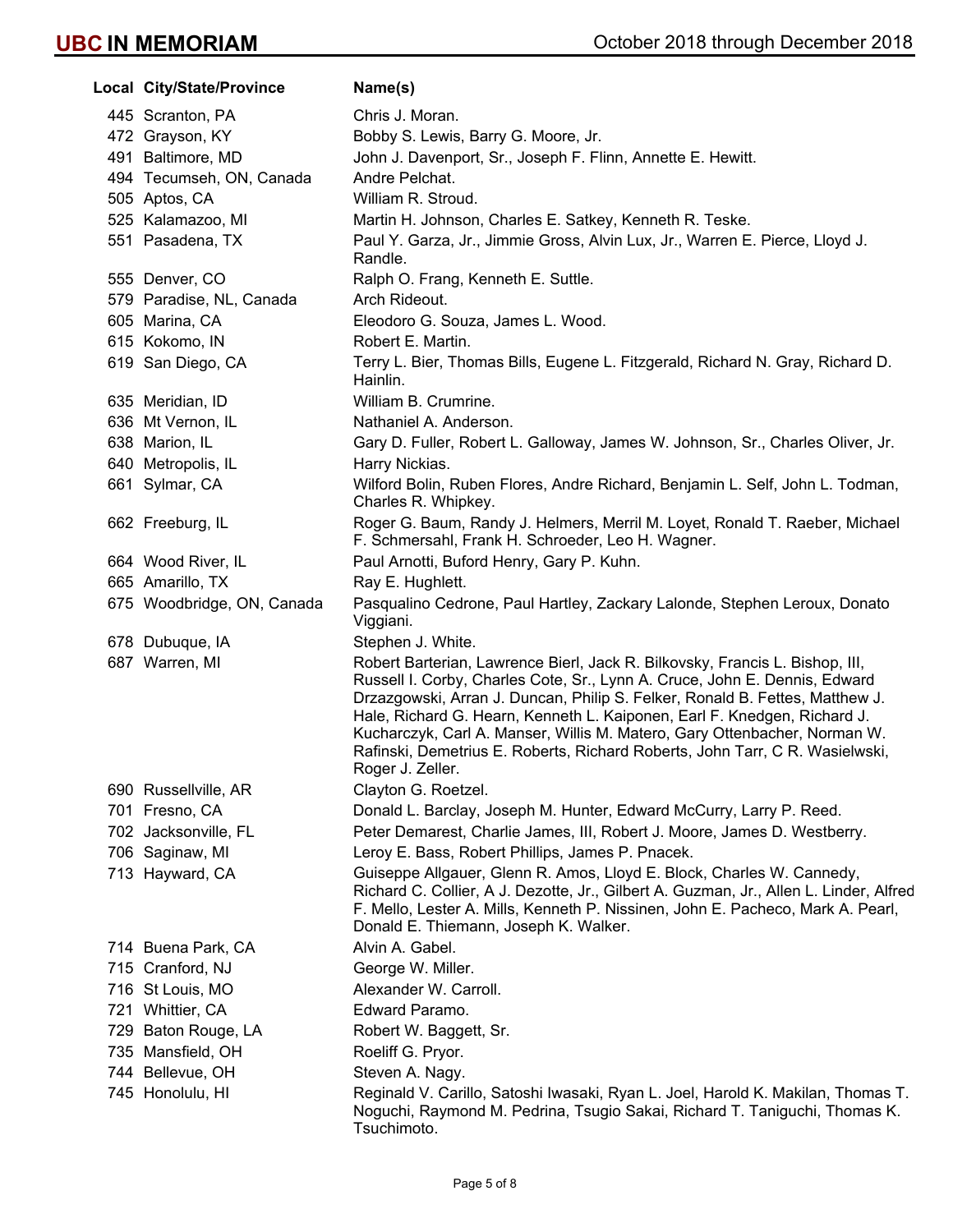| Local City/State/Province | Name(s)                                                                                                                                                        |
|---------------------------|----------------------------------------------------------------------------------------------------------------------------------------------------------------|
| 746 Honolulu, HI          | John M. Davis, Richard K. Hayashida.                                                                                                                           |
| 751 Santa Rosa, CA        | Juan P. Cuevas, Harold N. Dietrick, Richard L. Downing, Michael S. Melenudo.                                                                                   |
| 761 Anjou, QC, Canada     | DENIS CHAMPAGNE.                                                                                                                                               |
| 777 Harrisonville, MO     | William V. Cochran, Robert D. Wilson.                                                                                                                          |
| 801 West Jordan, UT       | Phillip M. Brinkerhoff, Peter Driscoll, William C. Jones, Kenneth H. Markham,<br>Dale R. Shipp.                                                                |
| 804 Rothschild, WI        | Wilbur E. Anderson.                                                                                                                                            |
| 805 Camarillo, CA         | Marco A. Hernandez, Tom M. Johnson, Tony Santillano.                                                                                                           |
| 909 Ontario, CA           | Rudy L. Ceballos, Elvin D. Delzell, Acklin A. Tiebaux, Michael L. Tracy, Plez H.<br>Wallen, Frank J. Ward.                                                     |
| 926 Brooklyn, NY          | Richard Dicasoli, Harvey F. Hahn, Jens Martinen, Sydney O. Mcintosh, George<br>Perdomo, Salvatore Perrone, Martin Treland.                                     |
| 945 Jefferson City, MO    | Robert K. Kliethermes.                                                                                                                                         |
| 951 Ontario, CA           | Calvin M. Clark, Herbert R. Harrison, Lorenzo Neabors, O D. Pounders, Ray A.<br>Turner, Sears T. Williams.                                                     |
| 955 Kaukauna, WI          | Donald C. Yuhasey.                                                                                                                                             |
| 971 Reno, NV              | John E. Frank, Jr., Jon Osborn.                                                                                                                                |
| 978 Springfield, MO       | Harvey L. Ross.                                                                                                                                                |
| 1000 Tampa, FL            | Marty E. Bearry, John L. Greco.                                                                                                                                |
| 1004 Lansing, MI          | Henry J. Raber.                                                                                                                                                |
| 1005 Merrillville, IN     | Eugene B. Claus, Carl R. Depaul, Steven E. England, Harold D. Griggs.                                                                                          |
| 1016 Muncie, IN           | Aaron W. Bogue, James O. Doss, Sr., Jesse H. Rhodes.                                                                                                           |
| 1017 Portland, OR         | Earle A. Soderman.                                                                                                                                             |
| 1027 Lisle, IL            | Stefano Carani, Brian P. Mitchell, Ronald D. Mosner, Guenter Schulte, Chester F.<br>Sobotka, William L. Zokal.                                                 |
| 1045 Warren, MI           | Kenneth M. Pogarch, Keith C. Span, Peter G. Voit, Robert K. Waites, Christopher<br>G. Waterloo.                                                                |
| 1074 Eau Claire, WI       | Clifford T. Christenson, Wilmer E. Guenther.                                                                                                                   |
| 1076 Greenwood, IN        | John D. Bumpus, Bobby E. Calvert, Perry T. Cornell, Morris G. Gydesen, Robert<br>L. Hammond, Jerry O. Hurst, Mark D. Kaiser, Jerry M. Scott, Elbert L. Staton. |
| 1090 Akron, OH            | Alfred K. Cloke, III, Glen Kesterson.                                                                                                                          |
| 1091 Bismarck, ND         | Gordon D. Isaak, Marty L. Kautzman.                                                                                                                            |
| 1098 Baton Rouge, LA      | Dallas Bearb, Dominic T. Cascio, Carl E. Efferson, Percy S. Parker.                                                                                            |
| 1102 Warren, MI           | Charles L. Bennett, Gary M. Dietz, Patrick J. Gatt, James T. Harris, Justin D.<br>Minick, Sam C. Worthington.                                                  |
| 1121 Framingham, MA       | John P. Walsh.                                                                                                                                                 |
| 1143 LaCrosse, WI         | Elvin P. Fountain.                                                                                                                                             |
| 1146 Green Bay, WI        | Donald J. Gibbons.                                                                                                                                             |
| 1163 Syracuse, NY         | Bruce W. Rowe.                                                                                                                                                 |
| 1176 Fargo, ND            | Franklin J. Schneider.                                                                                                                                         |
| 1185 Lisle, IL            | Francis W. Barker, John M. Brennan, Stanley Jendruczek, Carroll J. Osborn.                                                                                     |
| 1192 Birmingham, AL       | Gregory L. Bellew.                                                                                                                                             |
| 1209 Florence, AL         | Margo L. Freeman, Anthony W. Gilley, Sr.                                                                                                                       |
| 1234 Warren, MI           | Dale G. Barnes, III, Brian D. Findley, Joel R. Henson, Robert Kurmas.                                                                                          |
| 1256 Sarnia, ON, Canada   | Kim E. Norris.                                                                                                                                                 |
| 1260 Iowa City, IA        | Harold A. Martin.                                                                                                                                              |
| 1310 St Louis, MO         | Nathaniel McCoy, Kurtis L. Scheich, Thomas J. Schenk, Ralph W. Zurmuehlen.                                                                                     |
| 1319 Albuquerque, NM      | Jose B. Atencio, Moises Carrillo, Raymond B. Elflein, Robert L. Pettigrew, Sr.,<br>Dale C. Smith, Manuel Trujillo, Warren W. Wylie.                            |
| 1325 Edmonton, AB, Canada | Alfred J. Breen, Clifford Byrne, Chris Campion, Josef Klokocki, James E. O'Hara,<br>Pierre E. Paquette, Anthony C. Payne, Clarence J. Primeau, Frank Tassone,  |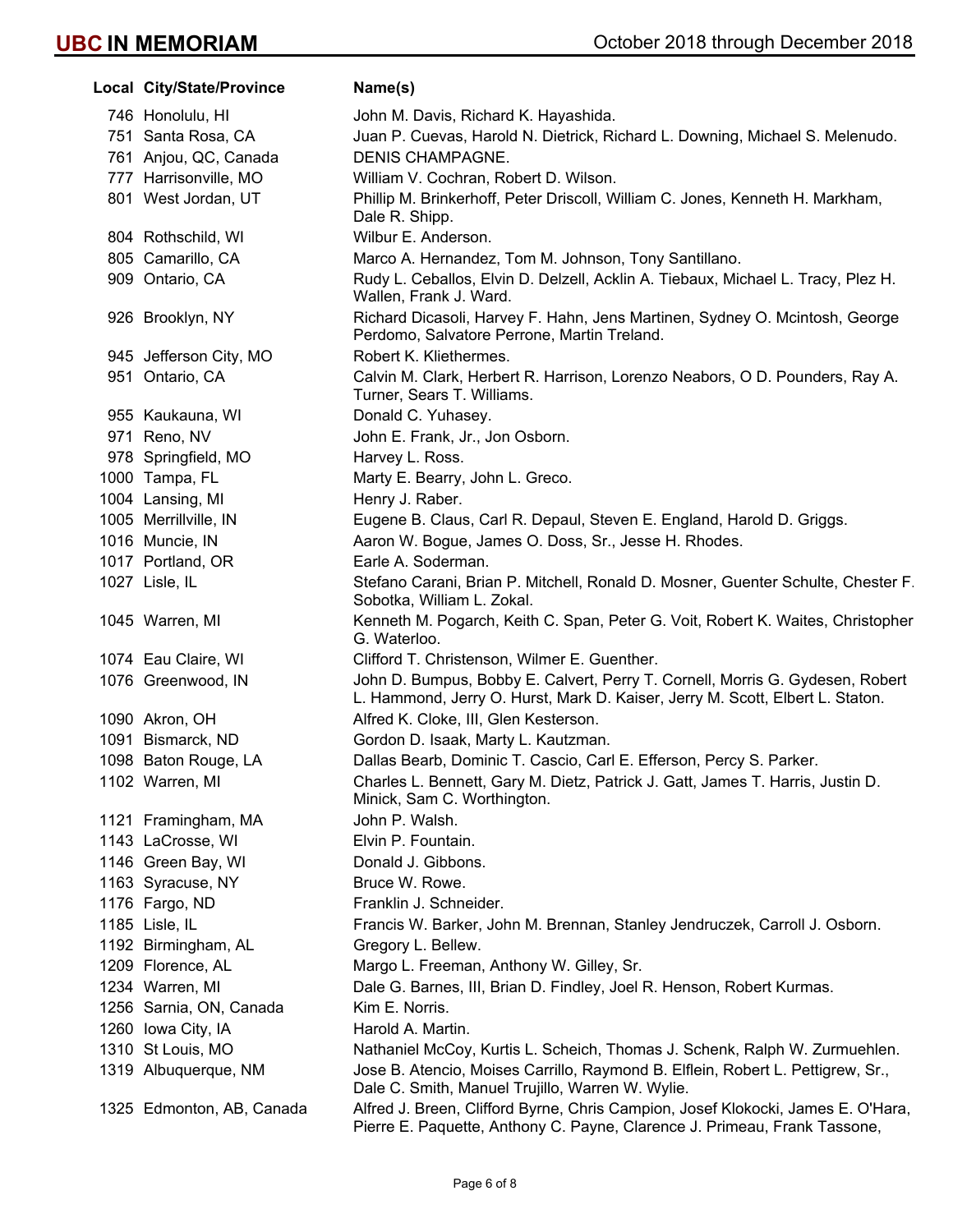| Local City/State/Province           | Name(s)                                                                                                                                                                                                                                                                                                                                                                                                                                                    |
|-------------------------------------|------------------------------------------------------------------------------------------------------------------------------------------------------------------------------------------------------------------------------------------------------------------------------------------------------------------------------------------------------------------------------------------------------------------------------------------------------------|
|                                     | Harry Zwarn.                                                                                                                                                                                                                                                                                                                                                                                                                                               |
| 1338 Lower Sackville, NS,<br>Canada | Lyman K. Burrows, Kevin Green.                                                                                                                                                                                                                                                                                                                                                                                                                             |
| 1386 Hanwell, NB, Canada            | John T. Mullin, David W. Sargeant.                                                                                                                                                                                                                                                                                                                                                                                                                         |
| 1421 Arlington, TX                  | B C. Ashley, Craig A. Calvert, Jason W. League, Allen C. McLain.                                                                                                                                                                                                                                                                                                                                                                                           |
| 1425 Sudbury, ON, Canada            | Sylvio A. Quenneville.                                                                                                                                                                                                                                                                                                                                                                                                                                     |
| 1460 Edmonton, AB, Canada           | Stephen D. Hennig.                                                                                                                                                                                                                                                                                                                                                                                                                                         |
| 1463 Papillion, NE                  | Calvin J. Chess.                                                                                                                                                                                                                                                                                                                                                                                                                                           |
| 1503 Oregon City, OR                | Wm A. Celorie, Jr., Chas J. Gardner, Robert LaMorticella.                                                                                                                                                                                                                                                                                                                                                                                                  |
| 1510 Escanaba, MI                   | Roy Conant, Dan E. O'Malley, Stuart A. Olson, Dale F. Russell, Toivo E. Seppala,<br>David C. Speaker, Rick A. Wilson.                                                                                                                                                                                                                                                                                                                                      |
| 1515 Winnipeg, MB, Canada           | Thomas G. Reade.                                                                                                                                                                                                                                                                                                                                                                                                                                           |
| 1529 Kansas City, MO                | Bart J. Forsha, Robert L. House, George G. Ihnat.                                                                                                                                                                                                                                                                                                                                                                                                          |
| 1554 Hermitage, TN                  | Claude Garland, Joseph D. Thomas.                                                                                                                                                                                                                                                                                                                                                                                                                          |
| 1556 New York, NY                   | Leroy A. Browne, Umberto Corro, Michael Fiscina, Guies Hollar, John L.<br>Langaker, Joseph Maichin, Frank J. Parzych, Odd Ribe, Gene T. Ritter, Edward<br>J. Salsavage, David L. Stewart, Michael H. Willis, Lawrence Yetman.                                                                                                                                                                                                                              |
| 1588 Sydney, NS, Canada             | Kevin J. Carrigan, Harold F. Devoe.                                                                                                                                                                                                                                                                                                                                                                                                                        |
| 1592 Sarnia, ON, Canada             | Kenneth B. Lindsay.                                                                                                                                                                                                                                                                                                                                                                                                                                        |
| 1596 St Louis, MO                   | Tarry L. Anderson, William G. Chambers, Herman B. Hagen, Daniel P. Milkent.                                                                                                                                                                                                                                                                                                                                                                                |
| 1598 Victoria, BC, Canada           | Charles L. Amson.                                                                                                                                                                                                                                                                                                                                                                                                                                          |
| 1599 Redding, CA                    | Tillman R. Nance, Richard J. Rezendes.                                                                                                                                                                                                                                                                                                                                                                                                                     |
| 1607 Whittier, CA                   | William E. Gosnell, Allen S. Kohl, Edmond L. Leblanc, Donald L. Redick, Jamie<br>A. Ryan.                                                                                                                                                                                                                                                                                                                                                                  |
| 1650 Lexington, KY                  | Tommy J. Wells.                                                                                                                                                                                                                                                                                                                                                                                                                                            |
| 1669 Thunder Bay, ON, Canada        | Heikki Lahtinen.                                                                                                                                                                                                                                                                                                                                                                                                                                           |
| 1693 Lisle, IL                      | James Anderson, Jr., John R. Burdew, Charles R. Ruiz.                                                                                                                                                                                                                                                                                                                                                                                                      |
| 1809 Oakland Park, FL               | Bruce E. Frederick, James R. Jensen, Michael C. Marsh.                                                                                                                                                                                                                                                                                                                                                                                                     |
| 1836 Russellville, AR               | John W. Douthit.                                                                                                                                                                                                                                                                                                                                                                                                                                           |
| 1839 Pacific, MO                    | Donald J. Elder, Mark S. Hartzell, Jr., Donald L. Heimann, Chris J. Satory, Joseph<br>M. Westhoff.                                                                                                                                                                                                                                                                                                                                                         |
| 1846 Metairie, LA                   | John J. Anglada, Louis M. Borzik, Mortimer J. Branighan, Murphy J. Cortez,<br>Richard O. Dobbs, Robert M. Donnelly, Jr., Franklin R. Fayard, Lawrence<br>Jackson, Otha L. King, John C. Lakey, Frank E. Lawson, Luis Lugo, Oley O.<br>McKay, Gerald E. Melliff, Huron H. Rabalais, Louis P. Reck, Alice C. Robertson,<br>Pedro P. Ruiz, III, Charles W. Shoops, James F. Snowden, Walter Tate, Sr.,<br>Willie B. Wesley, G G. Westbrook, Carl E. Woodcock. |
| 1889 Lisle, IL                      | Troy H. Bex, William T. Doggett, John T. Gorey, David L. Konen.                                                                                                                                                                                                                                                                                                                                                                                            |
| 1905 Orlando, FL                    | Thomas P. Autrey, Morris S. Conard, Thomas J. Deporter, Robert C. Dowling,<br>Brian P. Giffard, Kenneth R. Hayes, Jr., Dathard D. Stephens, Howard B. Wallis,<br>Grover C. Yates.                                                                                                                                                                                                                                                                          |
| 1907 Delta, BC, Canada              | Albert Guigueno, Oscar Hamalainen.                                                                                                                                                                                                                                                                                                                                                                                                                         |
| 1912 Phoenix, AZ                    | Jack W. Cleeton, Harold Q. Fleury, Oris F. Hanes.                                                                                                                                                                                                                                                                                                                                                                                                          |
| 1916 Hamilton, ON, Canada           | Thomas C. Macdonald.                                                                                                                                                                                                                                                                                                                                                                                                                                       |
| 1925 Columbia, MO                   | Billy J. Tennyson, George E. Worley.                                                                                                                                                                                                                                                                                                                                                                                                                       |
| 1946 London, ON, Canada             | Kevin R. Coutts, Magnus Graham, John R. Levesque.                                                                                                                                                                                                                                                                                                                                                                                                          |
| 1977 Las Vegas, NV                  | Richard M. Bieberdorf, Donald E. Maher, Gilberto Martinez-Sainz, Tomas<br>Quintana, Walter L. Ruesch, Louis L. Stutzman.                                                                                                                                                                                                                                                                                                                                   |
| 2103 Calgary, AB, Canada            | Maurice C. Aubrecht.                                                                                                                                                                                                                                                                                                                                                                                                                                       |
| 2158 Bettendorf, IA                 | Danny W. Cary, Clarence Mayes, Robert V. Rider.                                                                                                                                                                                                                                                                                                                                                                                                            |
| 2168 Boston, MA                     | Nunzio F. Micciche, Henry A. Ranelli.                                                                                                                                                                                                                                                                                                                                                                                                                      |
| 2182 Anjou, QC, Canada              | Bernard Barabe, Raymond Gagne, Gilbert Vignola.                                                                                                                                                                                                                                                                                                                                                                                                            |